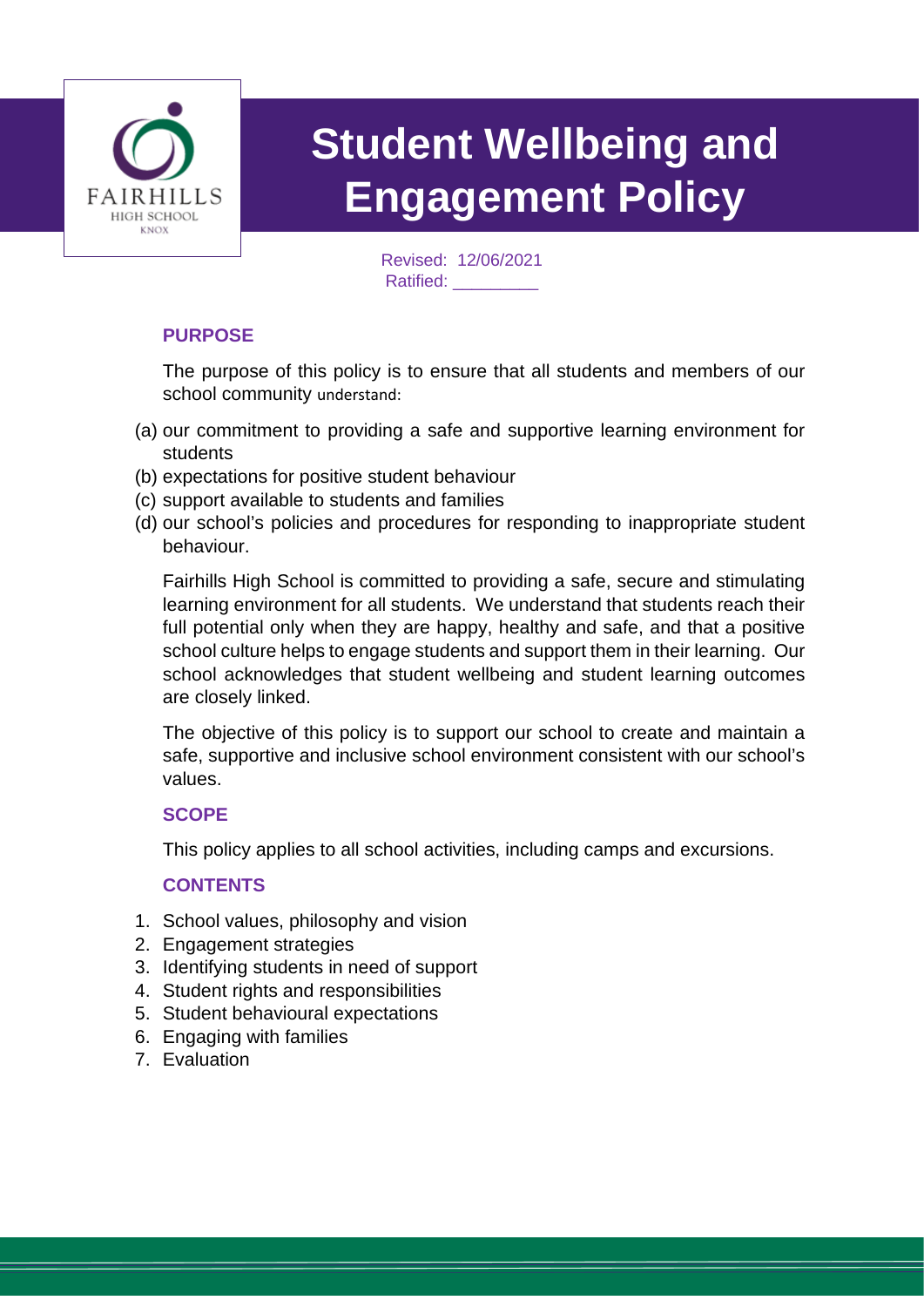#### **POLICY**

#### **1. School values, philosophy and vision**

Fairhills High School is committed to providing a safe, supportive and inclusive environment for all students, staff and members of our community. Our school recognises the importance of the partnership between our school and parents and carers to support student learning, engagement and wellbeing. We share a commitment to, and a responsibility for, creating an inclusive and safe school environment for our students.

Fairhills High School's vision is 'Inspiring and empowering members of our school community to achieve their full potential in an inclusive and supportive environment'. Our mission is to build a culture of respect for teaching, learning and each other. Fairhills High School's objective is to achieve excellence with our staff and students through our Teaching and Learning Practice which embody our school values and enable our students to achieve their potential and become responsible citizens.

Fairhills High School's values are:

*Showing* **Respect** – by providing learning opportunities that encourage cooperation, cohesion and compassion among students and staff we aim to develop kindness, mutual respect and thoughtfulness.

*Acting* **Responsibly** – by providing opportunities for students to take responsibility for their learning and behaviour we aim to develop life-long learners.

*Building* **Relationships** – by focusing on positive, empathetic interactions and genuine communication we aim to develop supportive relationships that allow students to be engaged in their school and education.

Our complete 'Statement of Values and School Philosophy Policy' is available on our website.

#### **2. Engagement strategies**

Fairhills High School has developed a range of strategies to promote engagement, positive behaviour and respectful relationships for all students in our school. Our focus is to build a structure of learning around the School-Wide Positive Behaviour Support (SWPBS) framework developed by the Department. We acknowledge that some students may need extra social, emotional or educational support at school, and that the needs of students will change over time as they grow and learn.

A summary of the universal (whole of school), targeted (year group specific) and individual engagement strategies used by our school is included below:

#### **Universal**

- high and consistent expectations of all staff, students and parents and carers
- prioritise positive relationships between staff and students, recognising the fundamental role this plays in building and sustaining student wellbeing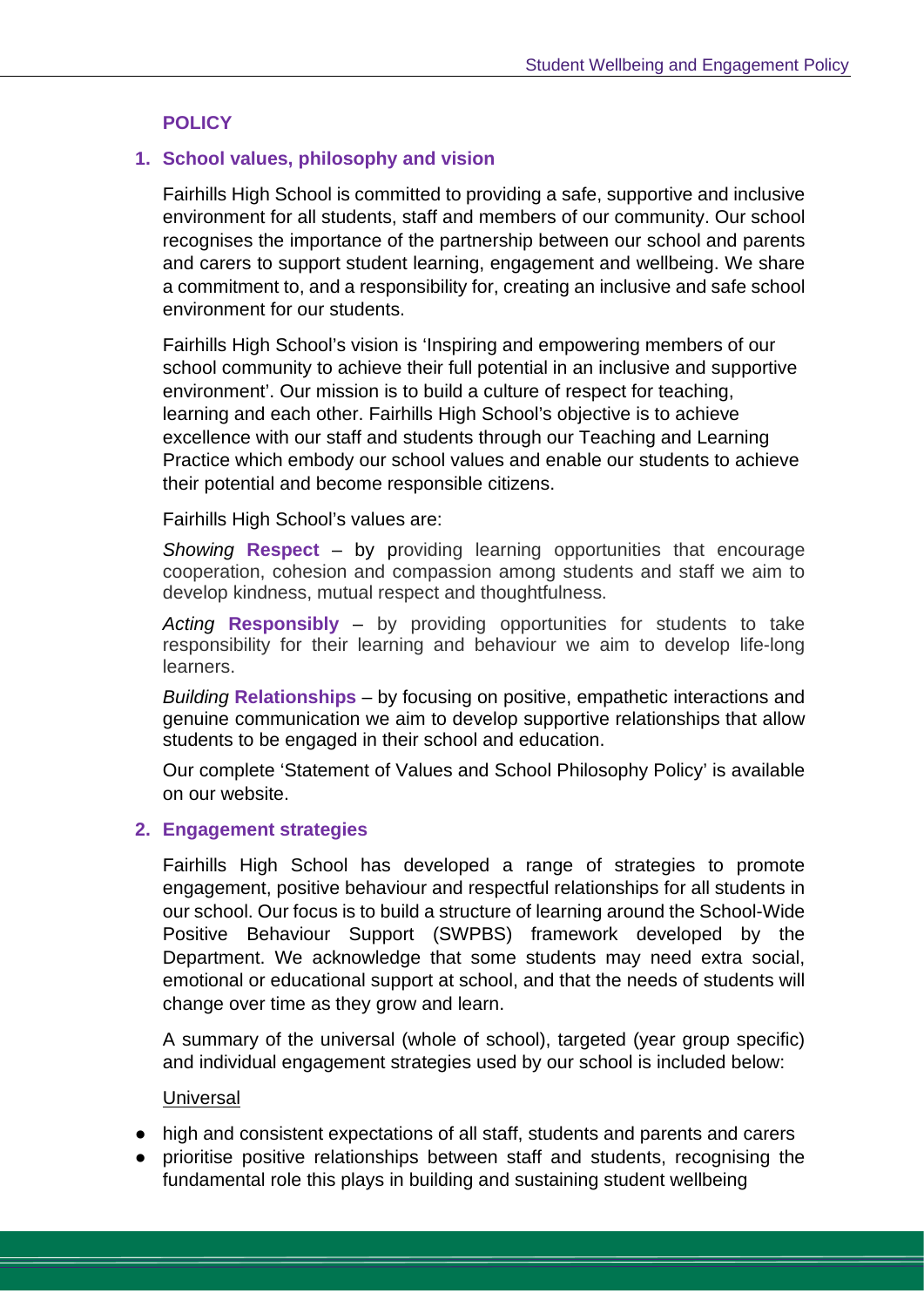- creating a culture that is inclusive, engaging and supportive
- welcoming all parents/carers and being responsive to them as partners in learning
- analysing and being responsive to a range of school data such as attendance, Attitudes to School Survey, parent survey data, student management data and school level assessment data
- deliver a broad curriculum including VET programs, VCE and VCAL to ensure that students are able to choose subjects and programs that are tailored to their interests, strengths and aspirations
- teachers at Fairhills High School use our Instructional Teaching Model to ensure an explicit, common and shared model of instruction to ensure that evidenced-based, high yield teaching practices are incorporated into all lessons
- positive behaviour and student achievement is acknowledged in the classroom, and formally in school assemblies and communication to parents
- monitor student attendance and implement attendance improvement strategies at a whole-school, cohort and individual level
- students have the opportunity to contribute to and provide feedback on decisions about school operations through the Student Voice and other forums including year group meetings. Students are also encouraged to speak with their teachers, Year Level Coordinator, Assistant Principal and Principal whenever they have any questions or concerns.
- all students are welcome to self-refer to the Student Wellbeing Team if they would like to discuss a particular issue or feel as though they may need support of any kind.

#### Targeted

- each year group has a Year Level Coordinator, a senior teacher responsible for their year, who monitor the health and wellbeing of students in their year, and act as a point of contact for students who may need additional support
- all students will be involved in career education and senior students will develop a Career Action Plan, with targeted goals and support to plan for their future
- connect all Koorie students with a Koorie Engagement Support Officer
- all students in Out of Home Care will have an Individual Learning Plan and will be referred to Student Support Services for an Educational Needs Assessment
- wellbeing and health staff will undertake targetted health promotion and social skills development in response to needs identified by student wellbeing data, classroom teachers or other school staff each year.

#### Individual

Fairhills High School implements a range of strategies that support and promote individual engagement. These can include:

- building constructive relationships with students at risk or students who are vulnerable due to complex individual circumstances
- meeting with student and their parent/carer to talk about how best to help the student engage with school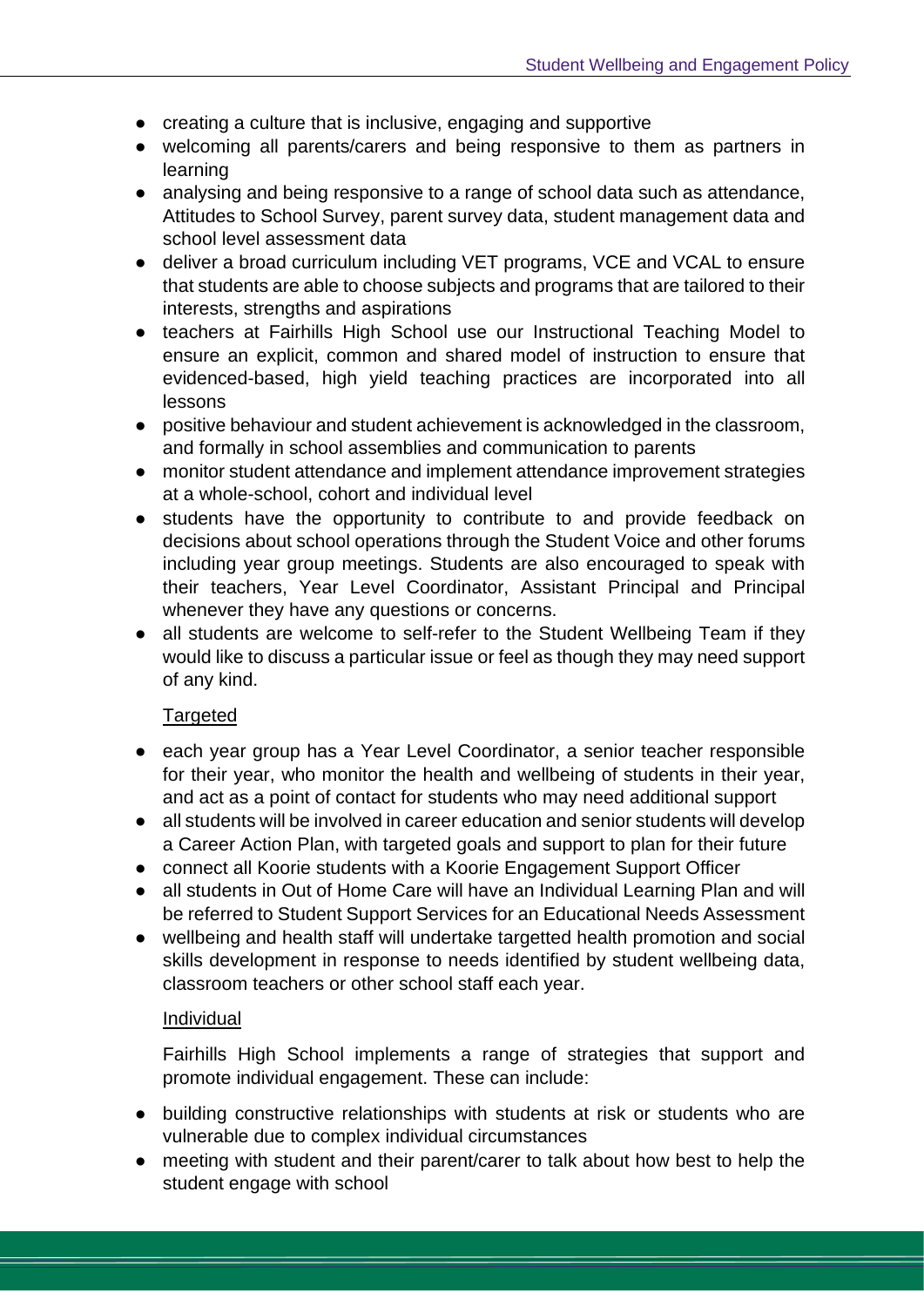- developing an Individual Learning Plan and/or a Behaviour Management & Support Plan
- referring the student to:
	- o school-based wellbeing supports
	- o Student Support Services
	- o Appropriate external supports such as council-based youth and family services, other allied health professionals, Headspace, child and adolescent mental health services or ChildFirst
	- o Re-engagement programs such as Navigator

Where necessary the school will support the student's family to engage by:

- being responsive and sensitive to changes in the student's circumstances and health and wellbeing
- collaborating, where appropriate and with the support of the student and their family, with any external allied health professionals, services or agencies that are supporting the student
- monitoring individual student attendance and developing an Attendance Improvement Plans in collaboration with the student and their family
- running regular Student Support Group meetings for all students:
	- o with a disability
	- o in Out of Home Care
	- o and with other complex needs that require ongoing support and monitoring.

#### **3. Identifying students in need of support**

Fairhills High School is committed to providing the necessary support to ensure our students are supported intellectually, emotionally and socially. The Student Wellbeing team plays a significant role in developing and implementing strategies help identify students in need of support and enhance student wellbeing. Fairhills High School will utilise the following information and tools to identify students in need of extra emotional, social or educational support:

- personal, health and learning information gathered upon enrolment and while the student is enrolled
- attendance records
- academic performance
- observations by school staff such as changes in engagement, behaviour, selfcare, social connectedness and motivation
- attendance, detention and suspension data
- engagement with families
- self-referrals or referrals from peers

#### **4. Student rights and responsibilities**

All members of our school community have a right to experience a safe and supportive school environment. We expect that all students, staff, parents and carers treat each other with respect and dignity. Our school's Statement of Values highlights the rights and responsibilities of members of our community.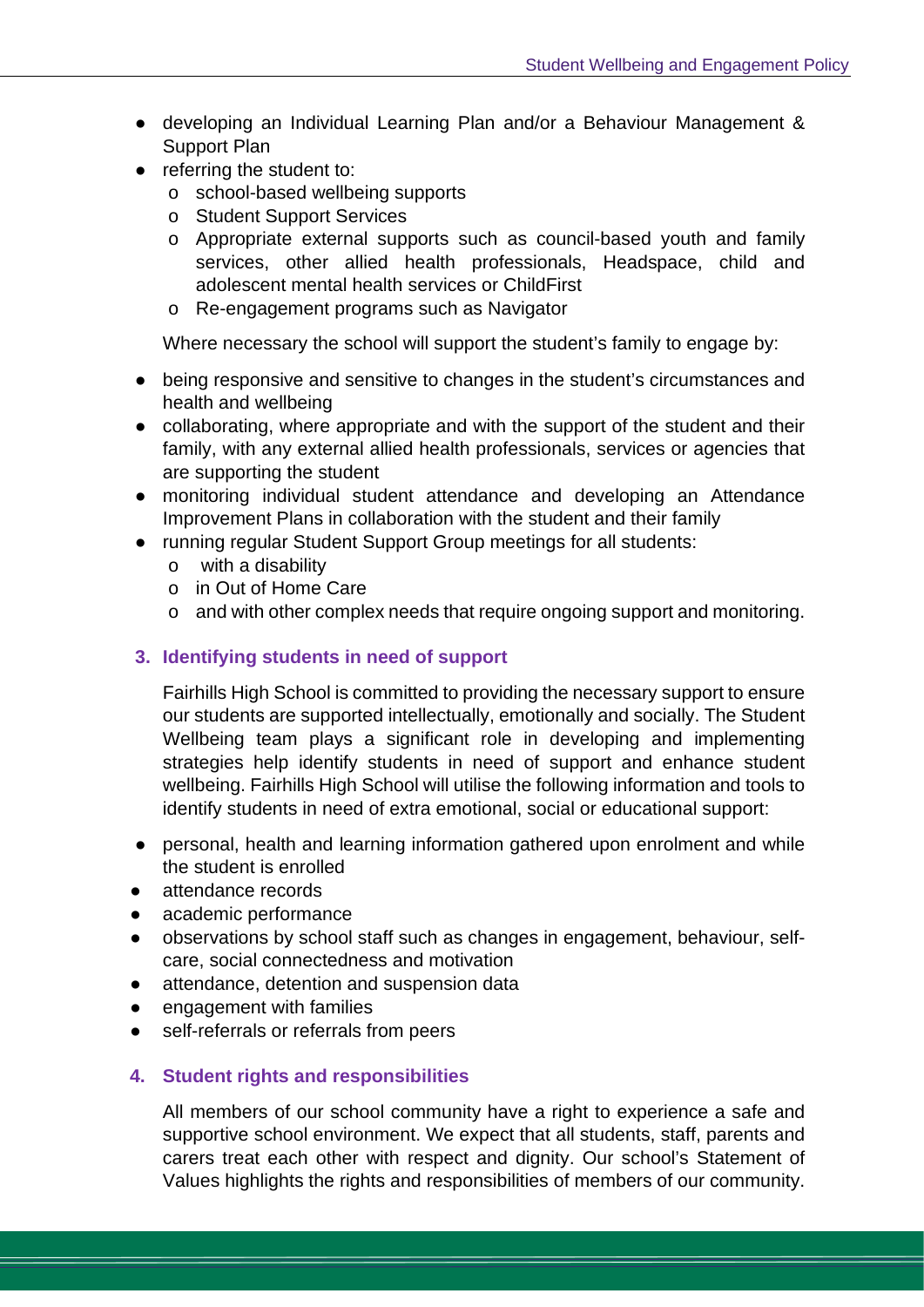Students have the right to:

- participate fully in their education
- feel safe, secure and happy at school
- learn in an environment free from bullying, harassment, violence, discrimination or intimidation
- express their ideas, feelings and concerns.

Students have the responsibility to:

- participate fully in their educational program
- display positive behaviours that demonstrate respect for themselves, their peers, their teachers and members of the school community
- respect the right of others to learn.

Students who may have a complaint or concern about something that has happened at school are encouraged to speak to their parents or carers and approach a trusted teacher or a member of the school leadership team.

#### **5. Student behavioural expectations**

Behavioural expectations of students, staff and families are grounded in our school's Statement of Values. Student bullying behaviour will be responded to consistently with Fairhills High School's Bullying Prevention Policy. An overview of responses to bullying is provided below:



### **FHS Bullying Response Process**



The YLC will speak to 1-3 and 4-5 if necessary:

- 1. The alleged victim(s). Student(s) complete an incident report
- 2. Witnesses
- 3. The alleged perpetrator(s). Student(s) complete an incident response
- 4. Relevant staff members e.g. Assistant Principal students
- 5. Relevant external stakeholders e.g. parents

#### If bullying has occured the following factors need to be considered when determining a response (not an exhaustive list):





For further information please refer to the Bullying Prevention Policy on the school website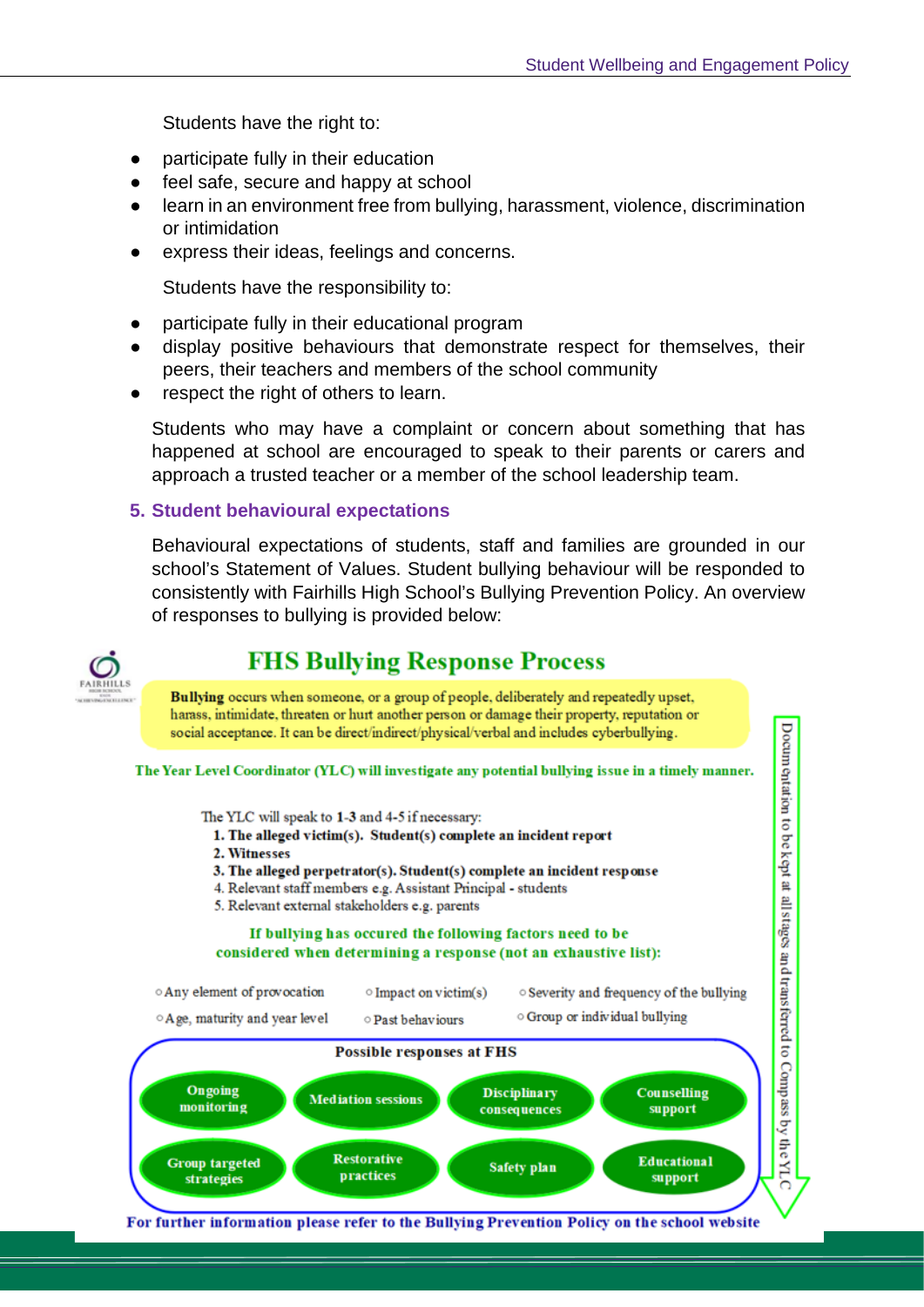When a student acts in breach of the behaviour standards of our school community, Fairhills High School will institute a staged response, consistent with the Department's Student Engagement and Inclusion Guidelines. Where appropriate, parents will be informed about the inappropriate behaviour and the disciplinary action taken by teachers and other school staff. Refer to the following Student Behaviour Management Plan for a summary of behaviours and actions that will be taken if these are not meet.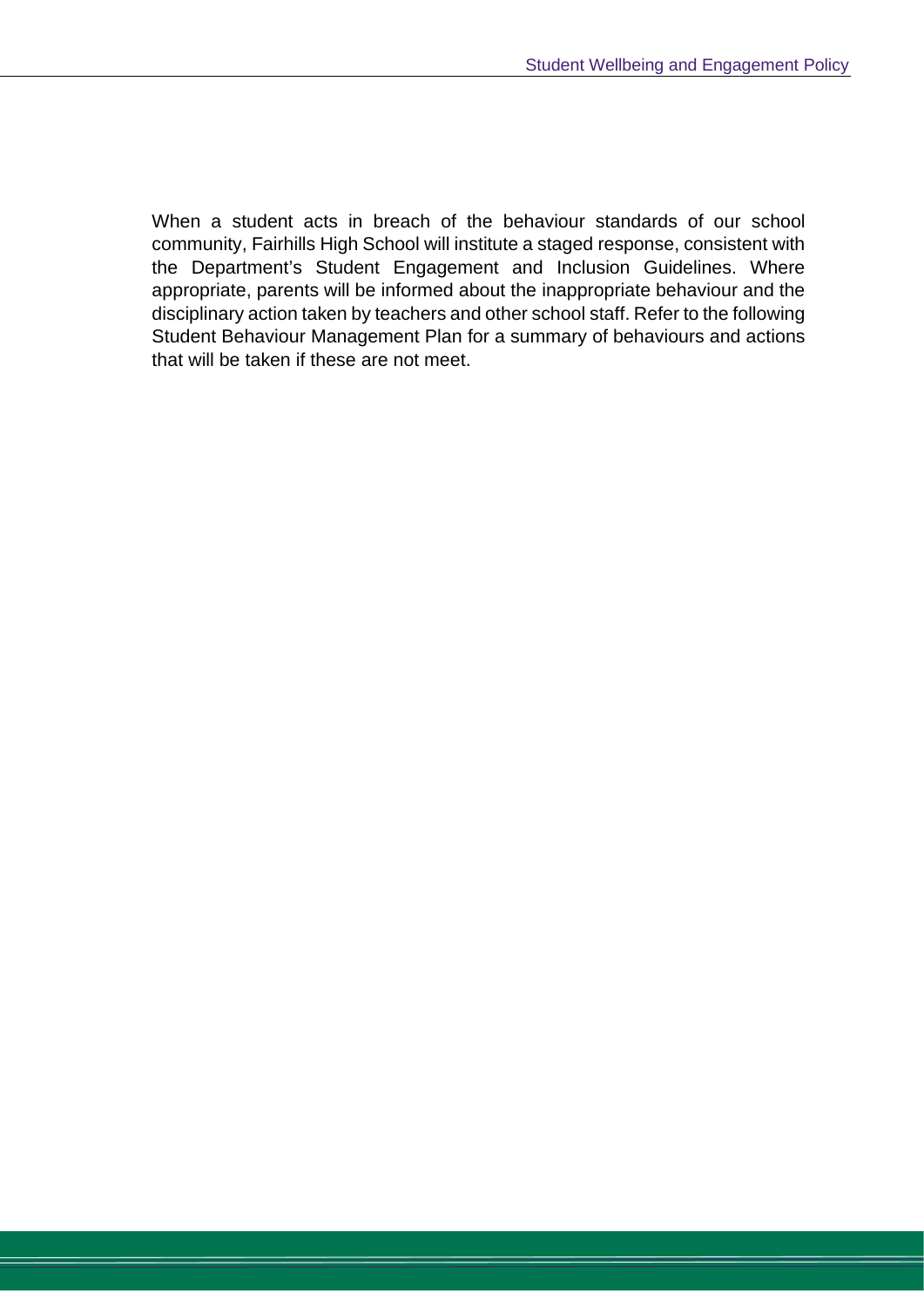

# Fairhills High School Student Management Plan

| Infringement              | <b>School Values (ABS)</b>                                                                                                                                                                                                                                                                                                                                                                                                                                                                                                               | Responsibil                                         | <b>Actions and Strategies</b>                                                                                                                                                                                                                                                                                                                                   | <b>Reporting</b>                                                  |
|---------------------------|------------------------------------------------------------------------------------------------------------------------------------------------------------------------------------------------------------------------------------------------------------------------------------------------------------------------------------------------------------------------------------------------------------------------------------------------------------------------------------------------------------------------------------------|-----------------------------------------------------|-----------------------------------------------------------------------------------------------------------------------------------------------------------------------------------------------------------------------------------------------------------------------------------------------------------------------------------------------------------------|-------------------------------------------------------------------|
| level                     |                                                                                                                                                                                                                                                                                                                                                                                                                                                                                                                                          | ity                                                 |                                                                                                                                                                                                                                                                                                                                                                 |                                                                   |
|                           |                                                                                                                                                                                                                                                                                                                                                                                                                                                                                                                                          |                                                     |                                                                                                                                                                                                                                                                                                                                                                 |                                                                   |
|                           | Not an exhaustive list                                                                                                                                                                                                                                                                                                                                                                                                                                                                                                                   | All staff                                           | Not an exhaustive list                                                                                                                                                                                                                                                                                                                                          | <b>Compass</b>                                                    |
| $\ddot{}$                 | Act Responsibly can be demonstrated by:<br>Develop high expectations<br>$\circ$<br>Lead by example<br>$\circ$<br>Follow school rules<br>$\circ$<br><b>Build Relationships can be demonstrated by:</b><br>Be honest, authentic and inclusive<br>$\circ$<br>Be reliable & trustworthy<br>$\circ$<br>Show integrity<br>$\circ$<br><b>Showing Respect can be demonstrated by:</b><br>Look after yourself, others and the school<br>$\circ$<br>Use appropriate tone and language<br>$\circ$<br>Develop a safe & caring environment<br>$\circ$ | members                                             | Verbal praise<br>√<br>Compass award<br>Communicate with Year Level Coordinator (YLC)<br>s<br><b>Communication with home</b><br>Nomination(s) for the Awards night<br>√<br>Leadership application<br>√<br><b>Excellent school report</b>                                                                                                                         | Staff member who<br>recognised the positive<br>behaviour.         |
| $\mathbf{1}$<br>Low level | Not an exhaustive list<br>Incomplete coursework<br>$\circ$<br><b>Repeated lateness to class</b><br>$\circ$<br><b>Minor class disruptions</b><br>$\circ$<br>Talking in class without permission<br>$\circ$<br><b>Uniform</b><br>$\Omega$<br>Use of mobile phones<br>$\circ$                                                                                                                                                                                                                                                               | Classroom<br>teacher<br><b>All staff</b><br>members | Classroom expectations negotiated and positive behaviour behaviours discussed<br>$\circ$<br>Implementation of school policies & procedure e.g. Mobile phone, Uniform<br>$\circ$<br>Implementation of classroom agreement, restorative conversations process and<br>$\circ$<br>management strategies<br>Other strategies/actions suggested by the YLC<br>$\circ$ | <b>Compass</b><br><b>Classroom Teacher</b><br><b>Staff member</b> |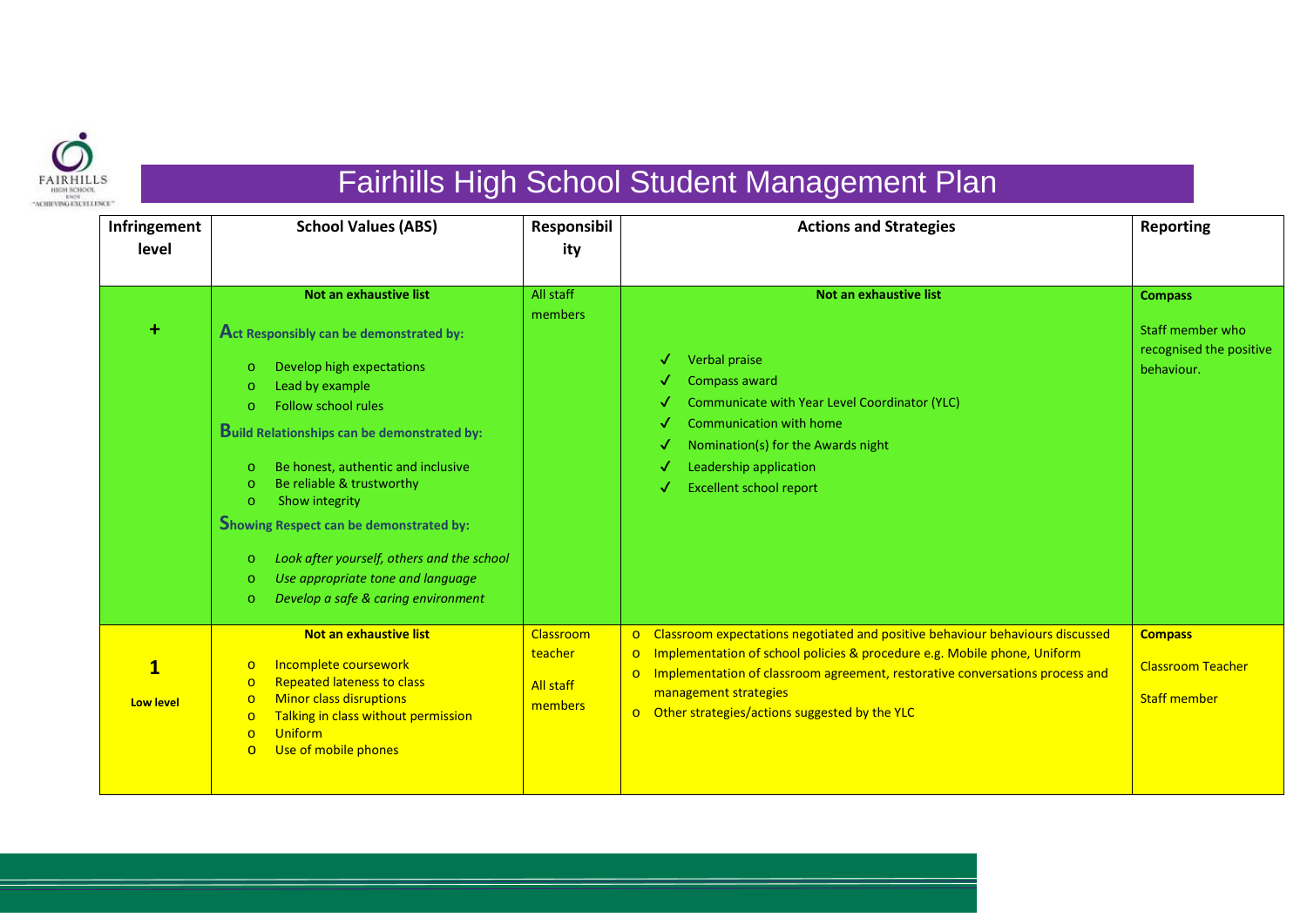| <b>Persistent</b><br>low level<br>or<br>medium                    | Not an exhaustive list<br>Distracting others from learning<br>$\circ$<br>Initial refusal to follow instructions<br>$\circ$<br>Swearing- not towards a person<br>$\circ$<br>Refusal to complete coursework<br>$\circ$<br><b>Truant</b><br>$\Omega$ | <b>Classroom</b><br>teacher<br>Teacher on<br>duty    | o Classroom expectations restated and positive behaviour behaviours revisited<br>o Implementation of school policies & procedure e.g. Mobile phone, Uniform<br>Implementation of classroom agreement and management strategies<br>$\circ$<br>Meeting/discussion with parent/guardian<br>$\circ$<br>Other strategies/actions suggested by the YLC<br>$\circ$ | <b>Compass</b><br><b>Classroom Teacher</b><br><b>YLC</b>               |
|-------------------------------------------------------------------|---------------------------------------------------------------------------------------------------------------------------------------------------------------------------------------------------------------------------------------------------|------------------------------------------------------|-------------------------------------------------------------------------------------------------------------------------------------------------------------------------------------------------------------------------------------------------------------------------------------------------------------------------------------------------------------|------------------------------------------------------------------------|
| 3<br><b>Persistent</b><br>medium level<br><b>or</b><br>high level | Not an exhaustive list<br><b>Bullying</b><br>$\circ$<br>Dangerous/violent behaviour<br>$\circ$<br>Destruction of property<br>$\circ$<br><b>Refusal to follow instructions</b><br>$\circ$<br>Swearing towards a person<br>$\circ$                  | <b>YLC</b><br><b>DSE</b><br>AP-Students<br>Principal | Implementation of strategies in line with the Department of Education's & FHS policies<br>& procedures.<br>o Counselling<br>o Educational support<br>o Individual Education Plan<br>o Suspension (internal & external)                                                                                                                                      | <b>Compass</b><br><b>YLC</b><br>AP-Students<br>Principal<br><b>DSE</b> |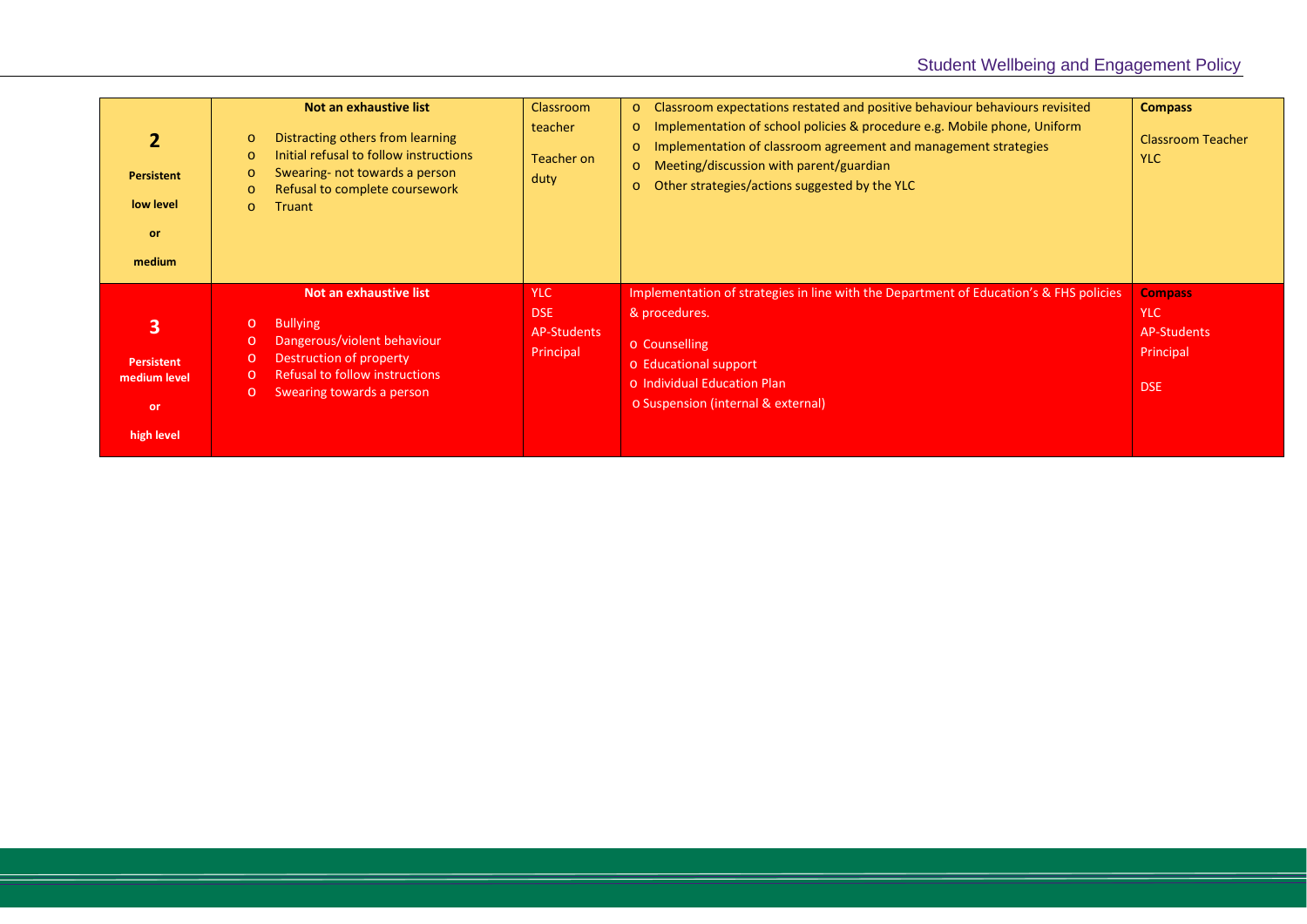Disciplinary measures may be used as part of a staged response to inappropriate behaviour in combination with other engagement and support strategies to ensure that factors that may have contributed to the student's behaviour are identified and addressed. Disciplinary measures at our school will be applied fairly and consistently. Students will always be provided with an opportunity to be heard.

Disciplinary measures that may be applied include:

- warning a student that their behaviour is inappropriate
- teacher controlled consequences such as moving a student in a classroom or other reasonable and proportionate responses to misbehaviour
- withdrawal of privileges
- referral to the Year Level Coordinator
- restorative practices, including Restorative Conversations (see outline below)
- detentions
- behaviour reviews
- suspension/expulsion

Suspension and expulsion are measures of last resort and may only be used in particular situations consistent with Department policy, available at: [http://www.education.vic.gov.au/school/principals/spag/participation/pages/en](http://www.education.vic.gov.au/school/principals/spag/participation/pages/engagement.aspx) [gagement.aspx](http://www.education.vic.gov.au/school/principals/spag/participation/pages/engagement.aspx)

## Restorative Conversations

Restorative Justice means that when things go wrong, we need to:

- Involve those responsible for and those affected by the behaviour in solving the problem
- Provide support to all parties
- Give strong messages about what is acceptable and unacceptable.

**ID NOTICE** changes in mood and behaviour that might indicate a student is having trouble managing emotional distress.

**INQUIRE** sensitively and competently about the student's circumstances.

**PLAN** appropriate first steps

#### Restorative dialogue

There are six stages to such a dialogue.

- 1. **Engagement:** both parties are invited into the dialogue
- 2. **Reflection:** encourages thoughtfulness and empathy
- 3. **Understanding** how people have been affected, i.e. that harm was done or hurt caused
- 4. **Acknowledgement** of the harm or hurt and possible apology
- 5. **Agreement** on making a plan to fix things
- **6. Arranging a follow-up** to make sure the plan is working